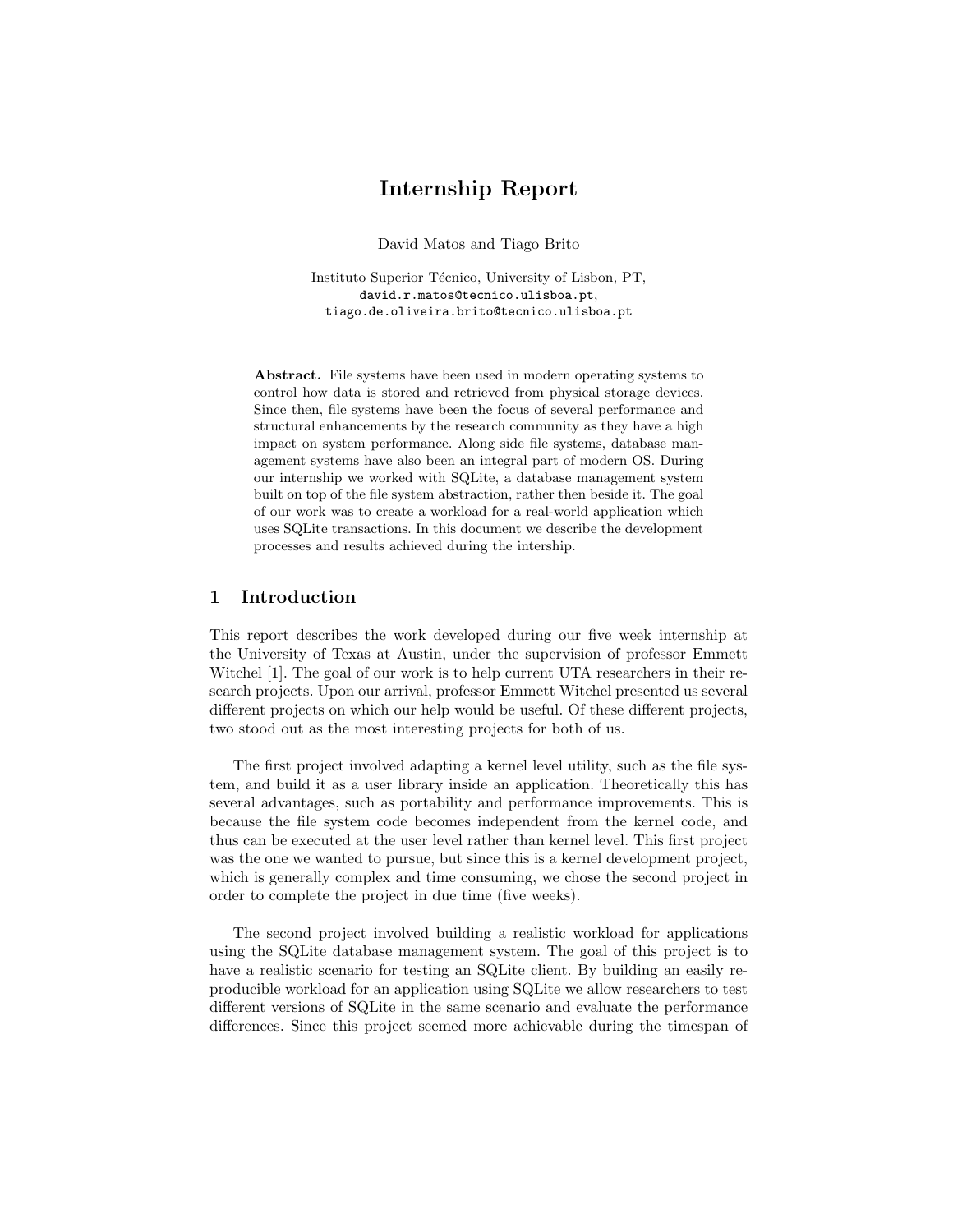this internship it was the project chosen by us.

The second project was then developed during the following weeks of the internship. During this period we presented intermediate versions of the prototypes to professor Emmett's students which were responsible for the project. In these meetings we presented research work done on related work, ideas and prototype implementations of the work done so far. The development process, including the specifics of our project choice and the steps taken during the development of this projects, will be described in the following section of this report (section 2). In section 3 we will present the prototypes developed during the internship and finally, in section 4 we give an general overview of our internship and experience gained during our stay at the University of Texas at Austin.

## 2 Development Process

Upon our arrival at the University of Texas at Austin, we met with professor Emmett Witchel. Professor Emmett is our program mentor and, as such, he was responsible for assigning us a project to be developed during our five week internship. During our first and only meeting with professor Emmett, he showed interest in knowing more about previous research work developed by us at Instituto Superior Técnico and about our research interests. Additionally, professor Emmett presented us some of his own research interests. It became clear that professor Emmett Witchel has a deep interest and knowledge of operating systems and specially in the field of file system and transaction research.

Similarly, our interests and research experience is on operating systems and distributed systems, although our focus is on the security aspect of these systems. This was good because it allowed professor Emmett to establish common ground between his students' research projects and our research experience. With the common ground established, professor Emmett described us the current research projects being developed by their students and which projects he believed would gain from our cooperation.

From the projects suggested by professor Emmett two stood out as being more interesting for the both of us. These were the projects which more closely resembled our research experience and were the projects that professor Emmett was convinced could enjoy our help the most. Professor Emmett than proceeded to introduce us to his research students responsible for the projects suggested. Since not all of professor Emmett's students were at the university during this meeting, we were only introduced to the students responsible for one of the projects that stood out for us.

The students responsible for this first project introduced and explained us the concepts and motivation behind their project as well as how our cooperation could help them achieve their project's goals. As explained in section 1 this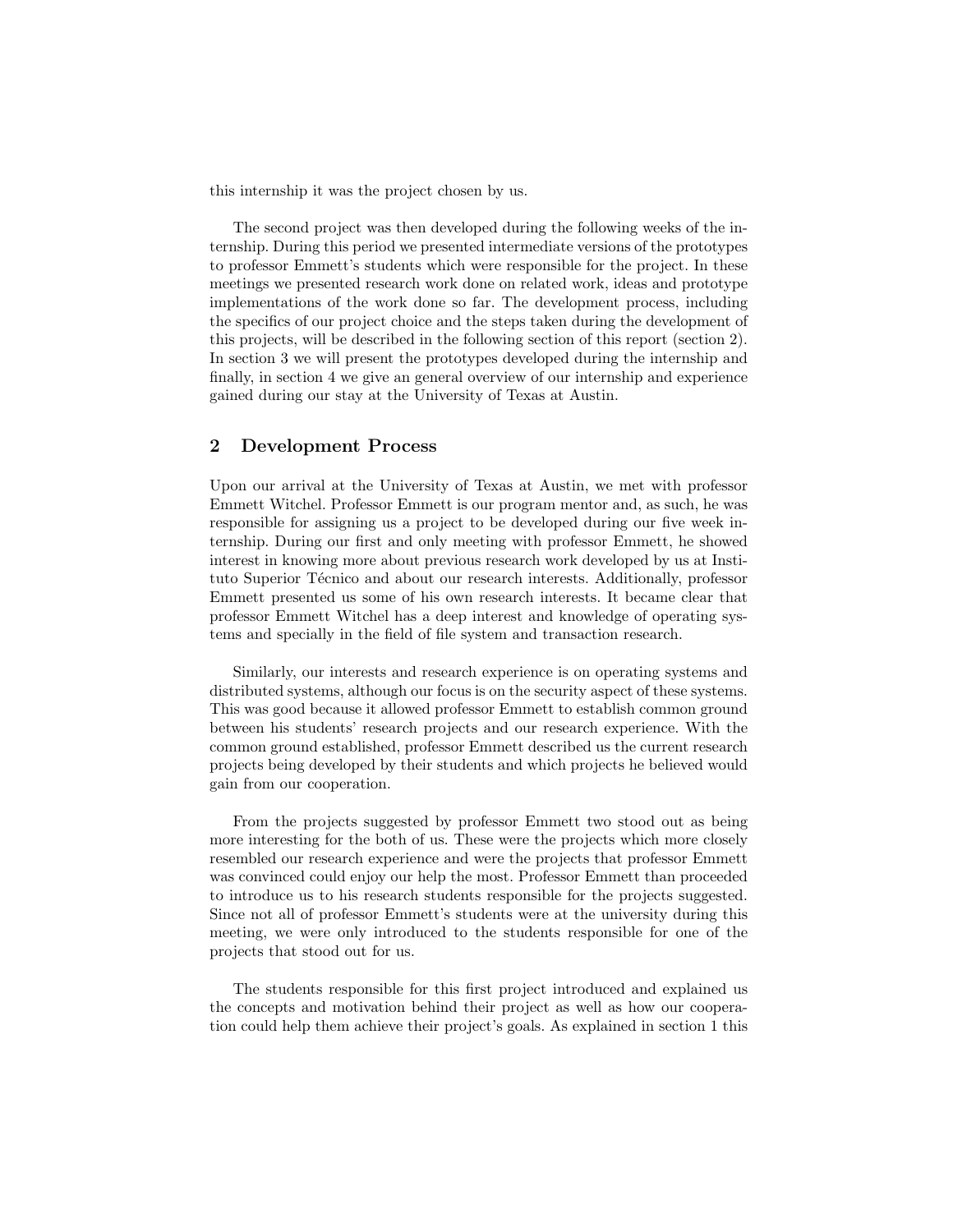first project involved adapting a kernel level utility, such as the file system, and build it as a user library inside an application. This first project was the one we wanted to pursue as it would allow us to improve our knowledge of kernel level development and specially of common file system utilities such as the EXT4 file system. But because kernel development projects are generally very complex, and because we have limited experience in such projects, we believed the project might not be viable for our limited timespan of five weeks. In addition, professor Emmett was not convinced with the student's approach to the project, thus lowering our confidence on this project.

The second project involved building a realistic workload for applications using the SQLite database management system. Although we were not introduced to the students responsible for this research project, the work suggested for us to do for this project during these five weeks seemed more achievable than the first project. But because we were interested in improving our kernel development skills, we had doubts about choosing this project in regards to the other one.

After being introduced to the suggested projects and the students responsible for these projects professor Emmett Witchel finished the meeting by giving us a tour of the laboratory and suggesting a place to work during the week days. After this, professor Emmett suggested us to think about the projects until the end of that week and answer with which project we wanted to cooperate in. In the mean time, professor Emmett suggested us to study the first class of his Introduction to Operating Systems course, which showed us how to prepare a kernel development environment, for the first project. The following subsections describe our approach to selecting one of the two projects mentioned before.

#### 2.1 Project Selection

After the first and only meeting with professor Emmett Witchel we started researching projects similar to what was described during the meeting. In addition, we sent emails to the people responsible for both projects in order to gather more information and clarify some project specific questions. The students responsible for the second project seemed more interesting in our cooperation and sent us two articles [2, 4] of related work so we could familiarize ourselves with the project.

In addition to reading those papers, we also studied the first class of professor Emmett's Introduction to Operating Systems course, although we would eventually choose the second project, thus rendering this class unnecessary for the conclusion of the project. Given the high interest by the students responsible for the second project, together with complexity inherent to the first (kernel development) project, we decided to choose the second project to be developed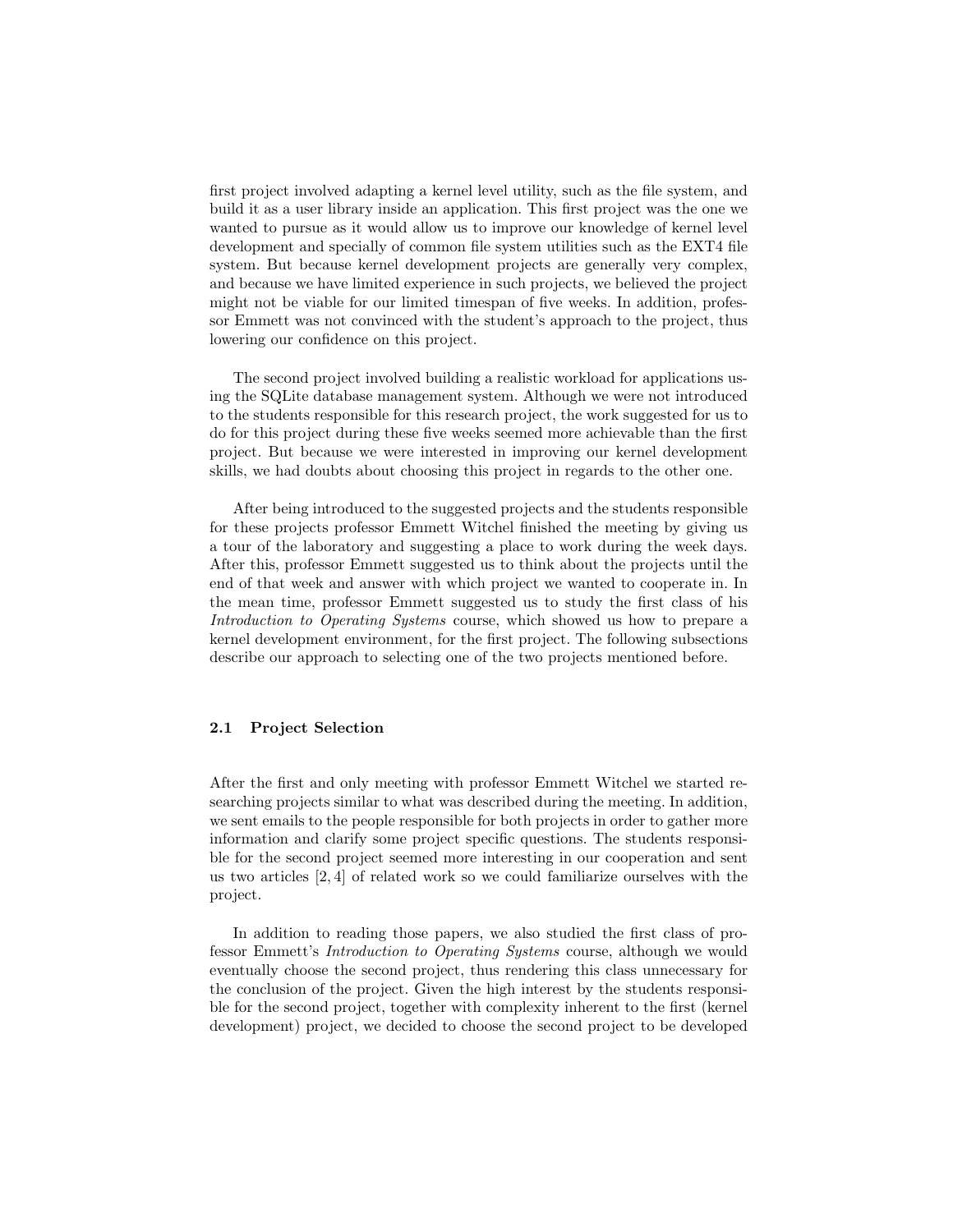during our internship.

Consequently, we contacted Yige Hu and Vijay Chidambaram (professor Emmett's students) to confirm our interest in cooperating in their research project during our stay at the University of Texas at Austin. As a response to our email, Yige and Vijay arranged a meeting via Skype, an application that provides video chat and voice call services. The meeting was arranged in this way because both Yige and Vijay were not at the university during the period of our internship. Because these students were not at the university during our internship, we never felt the need to work directly on professor Emmett's laboratory. Our project was done comfortably using our own personal computers and in San Jacinto Residence Hall.

The meeting had the goal to clarify project specific questions and to guide us towards the right path of development for their workloads. In addition, this meeting was used to schedule consequent meetings to update Yige and Vijay on the progress of our work. The following subsection describes the meetings and development process we followed during the remaining four weeks.

#### 2.2 Development Steps

**First Meeting:** the goal of the first meeting was to describe the problem to be solved by us during our internship. The problem was described as the difficulty in testing realistic SQLite workloads consistently. So, in order to overcome this difficulty, we our proposed to build a reproducible workload based on realistic applications, such as email clients, web browsers and social networking application, which use SQLite. Since we were both new to SQLite and particularly in benchmarking SQLite performance we were proposed to research the literature and come up with an approach for the development of the workloads.

First week: as proposed in the first meeting, the following week was used to research related work regarding SQLite benchmarking and SQLite workloads. Our attention was focused on finding workloads which would represent realistic scenarios, and consequently realistic SQLite use. While researching for these realistic workloads and scenarios, we came across several articles regarding the trace and analysis of Input/Output characteristics in file systems where SQLite is used and analyzed [5–7].

This first article [5] studies the IO characteristics of SQLite transaction in Android platform. The authors collected block level IO traces for six months and developed a pattern matching algorithm which allows them to identify the individual SQLite transactions from the raw IO trace. This article highlights three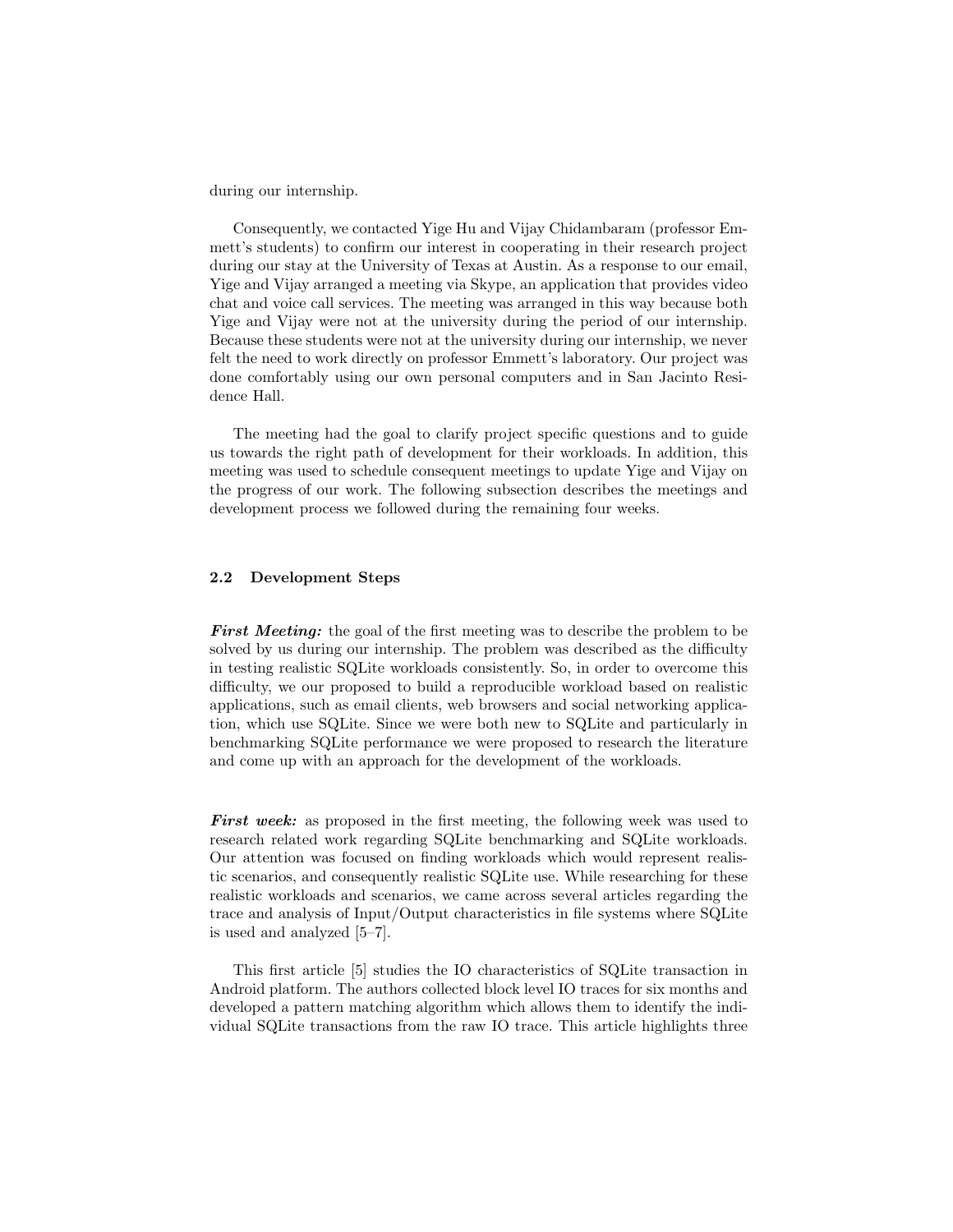key findings, which are as follows. First, SQLite transactions are extremely inefficiency since over 75% of the entire IO volume in a SQLite transaction come from SQLite journaling and EXT4 filesystem journaling. Second, the suspend and the wakeup feature of the smartphone can leave the SQLite transaction to an extreme delay, a few minutes. Third, SQLite transactions are not used efficiently by application programmers. Although this article describes preliminary solutions to these problems, we are not interested in these solutions but rather on the process of analysis and conclusions of the initial study.

The second article [6] describes an IO trace and analysis framework, Androtrace, developed for the Android platform. Androtrace's novelty is how it efficiently traces IO operations and how it supports the analysis of multiple Android users by using a server and client model. The authors conclude, through the use of the framework, that write IOs dominate the workload of mobile applications. This is interesting because it gives us an insight on what realistic IO workloads might look like. On one hand, based on this analysis, one can say that realistic workloads are write IO intensive. But on the other hand, Androtrace does not specify the origin of these write IO operations, meaning that these writes may be from sources other than SQLite transactions. For this reason, the information from this article builds up on previously acquired information, but does not describe realistic SQLite workloads and as such is not sufficient for us.

Similarly, the third article [7] offers an in-depth IO characterization of an Android smartphone. The authors examined the correlations between seven IO attributes: originating application, file type, IO size, IO type (read/write), random/sequential, block semantics (Data/Metadata/Journal), and session type (buffered vs. synchronous IO). The authors also developed Mobile Storage Analyzer (MOST) [8], a framework for collecting IO attributes across software layers. In the underlying study done for this article, the authors noticed that SQLite puts too much burden on the storage. For example, a single SQLite operation results in at least 11 write operations being sent to the storage. As for storage, more than 50% of writes are for EXT4 Journal updating and 70% of all writes account for small data writes, about 4KB. Because in Android the SQLite and EXT4 filesystem require great effort to ensure reliability for transactions and journaling, respectively. The operations of SQLite and EXT4, when combined, generate unnecessarily excessive write operations to the storage device.

The authors conclude that this not only degrades IO performance but also significantly reduces the lifetime of the underlying NAND flash storage. This article is revealing for our work because the authors developed IO profiles for six different application categories, such as Web, Contact, Social Networking, Multimedia, System and Game. Namely this article profiled custom scenarios for specific well-known applications which fit the mentioned categories. These profiles allow us to understand how realistic workloads are partitioned regarding SQLite reads and writes. With this understanding we can implement a bench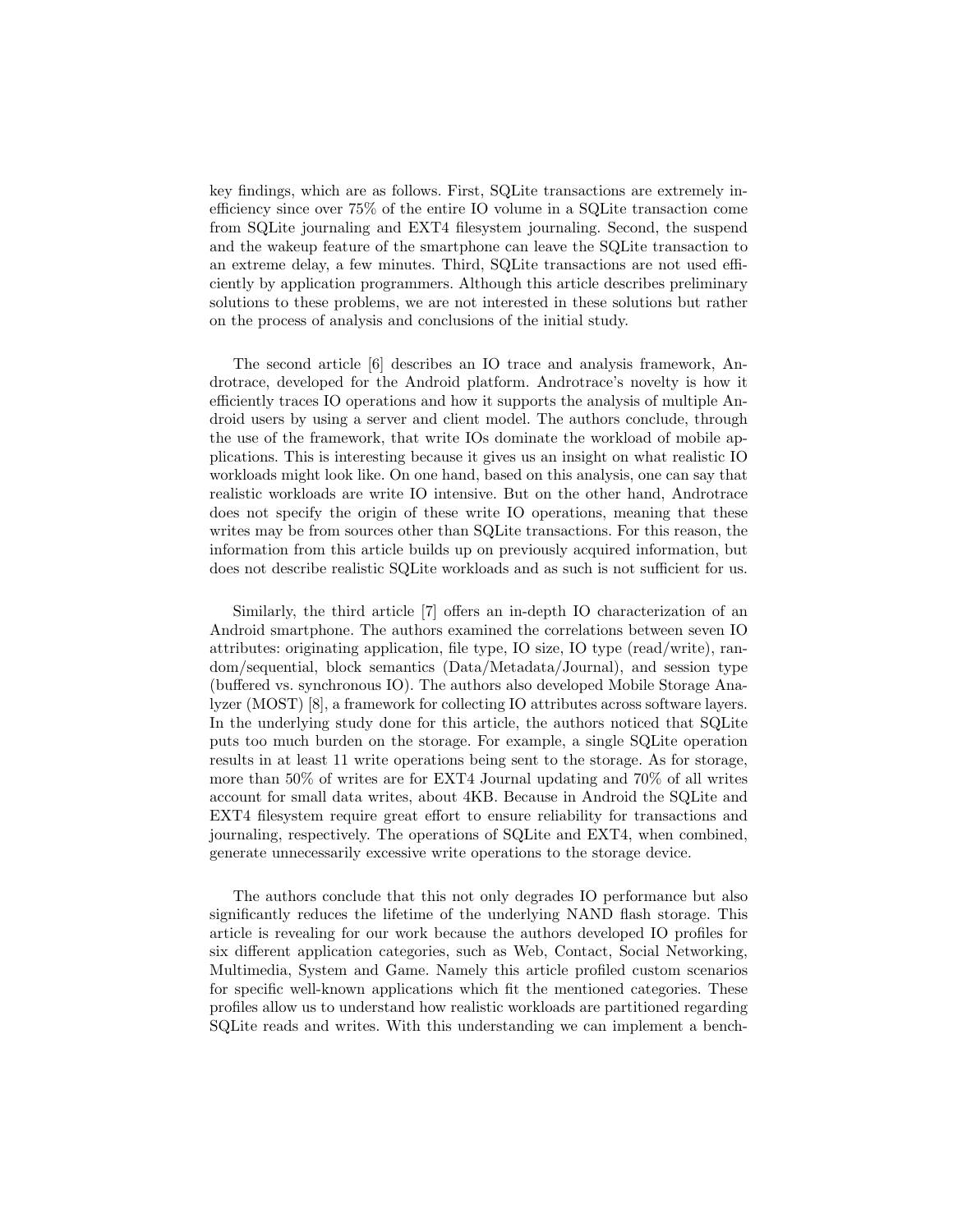marking tool which simulates these applications by leveraging SQLite reads and writes ratios.

**Second Meeting:** Before the second meeting we sent an email to Yige Hu and Vijay Chidambaram describing our research work during the week. During the meeting we talked about our findings and discussed the idea of developing a script leveraging Mobibench [9] to simulate the profiles described before. Mobibench is a tool which allows the user to specify several SQLite parameters to be tested. Mobibench then executes the benchmarking using the specified parameters. These parameters can be adjusted as to closely resemble the profiles discussed above. This would allow researchers to easily benchmark different realistic workloads. The idea was well received and as such we proposed to have a raw prototype of the mentioned script before the following meeting.

**Second Week:** During this second week we focused our efforts on developing a prototype of the benchmarking script proposed to Yige and Vijay. We created a BASH script which allows the user to easily specify which of the mentioned profiles he wants to benchmark. Additionally the script prepares the testing environment by installing Mobibench. By the end of this week we achieved in having a working version of this script which would benchmark the six different profiles using the Mobibench tool.

Third Meeting: This third meeting was used to show Yige and Vijay what was accomplished during the week. Unfortunately this meeting was not attended by both of professor Emmett's students since only Yige was available at the time of the meeting. We were still glad to be able to have this meeting in order to clarify questions regarding the next steps to take on this project. We explained to Yige what the script was capable of achieving and explained what was the goal of this script.

Yige seemed to understand and support the work done so far and suggested the addition of a feature to the script. The suggestion was to allow the user of the script to manually adjust the read/write ratio of SQLite transactions tested by Mobibench. We argued that adding this feature would defeat the purpose of having profiles of realistic workloads. But Yige felt that adding this feature would improve the usability of the script, so we added that to our to-do list.

We then asked Yige if they were interested in having our script to automatically average the results of running several tests of the same profile and also create graphs to compare the different results. She agreed to this feature and suggested us to test how many tests were needed to have a small standard deviation during the benchmarks. We scheduled the next meeting to the same day and time next week and proposed to have the new features implemented until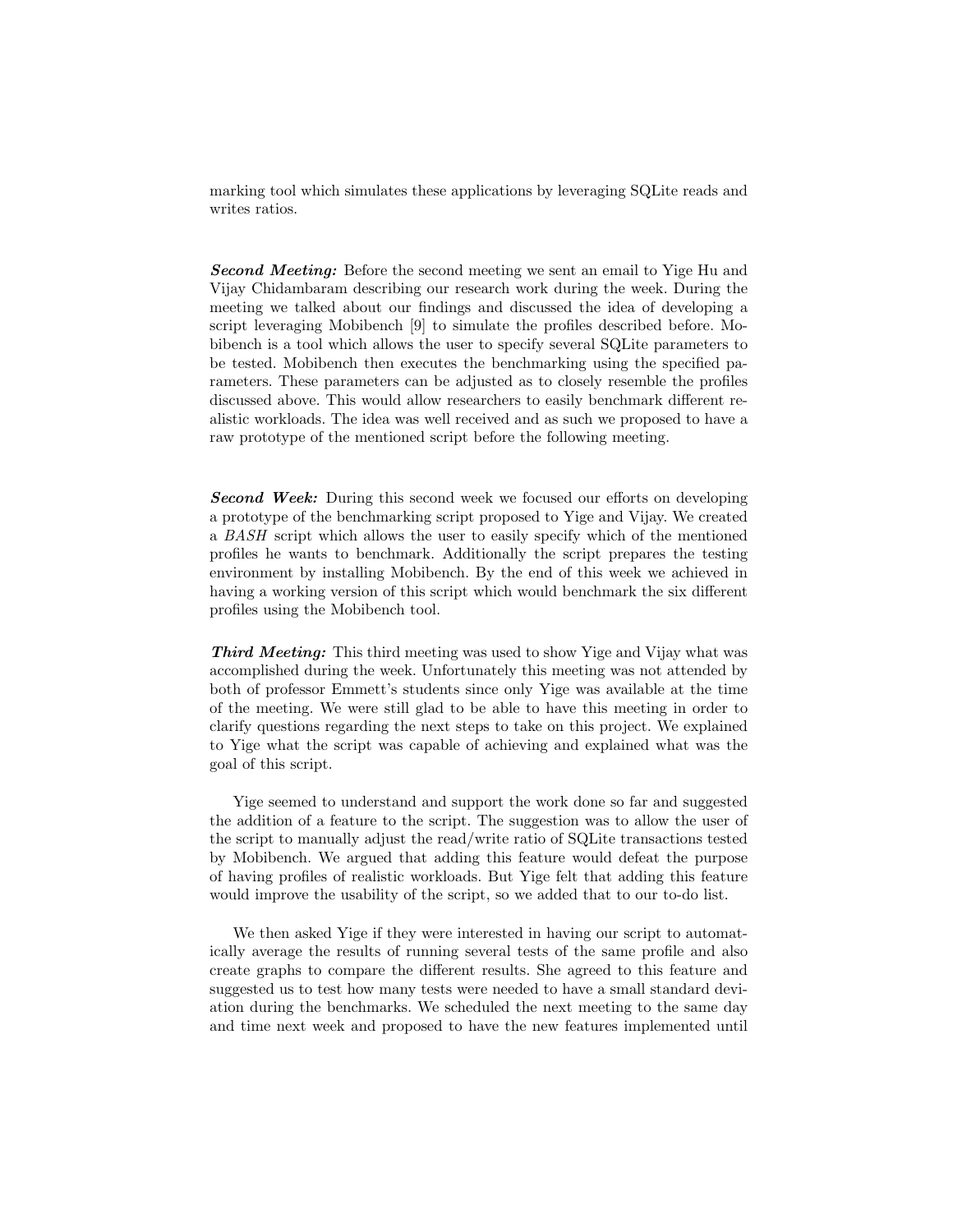Third Week: During this third week we tried to implement the new features discussed during the previous meeting, with Yige. Originally, our BASH script allowed the user to run one benchmark for a specific profile. The result would be the specific measures of the benchmark, which are described in full detail in section 3. But, to support the new feature, which would allow the user to run a battery of benchmarking tests on a specific profile, we had to find a way to run our original script a predetermined amount of times, gather all the results, interpret these results by taking the average and standard deviation and finally produce the graphs which represent these results.

In order to avoid re-doing the original script we planned on creating a new script which would leverage the original script in order to produce the intended output. We thought about using  $Python$  as the scripting language for the new script because it is a flexible programming language and supports libraries for creating graphs. But because leveraging several scripts with different programming languages is unpractical we reconsidered writing our original script again, this time using Python. Since the only difference between the scripts is the programming language's syntax, re-writing the original script introduced little overhead to our project.

So, during this week we re-implemented our original script with Python and started to implement the support for the graph representation and to calculate the average of several benchmarks of one profile.

Forth Meeting: This meeting was again attended by both Yige and Vijay. We described the state of our work and discussed what was discussed during the previous meeting, at the time with Yige only. Unexpectedly, Vijay told us that what we were doing was not what they wanted. Because this was our forth meeting we were surprised by this remarked, but listened to what Vijay was suggesting to do. It became clear that there was a lack of understanding between both parties regarding what the goals of the project were. We understood they wanted to benchmark realistic SQLite workloads, but they failed to clarify how these workloads should have been built.

In previous meetings our suggestion of using Mobibench to simulate workloads was well received, but it seems the goal was not to use simulated workloads from a benchmarking tool such as Mobibench but instead use real-world SQLite queries. At this point we realized that most of our work done so far was rendered useless for the newly perceived goals of the project. Even so, Yige and Vijay suggested us to still deliver the script implemented until then, since it may be useful later on. In order to recover lost time we suggested analyzing a real-world SQLite application and use it as the desired workload. That work was

then.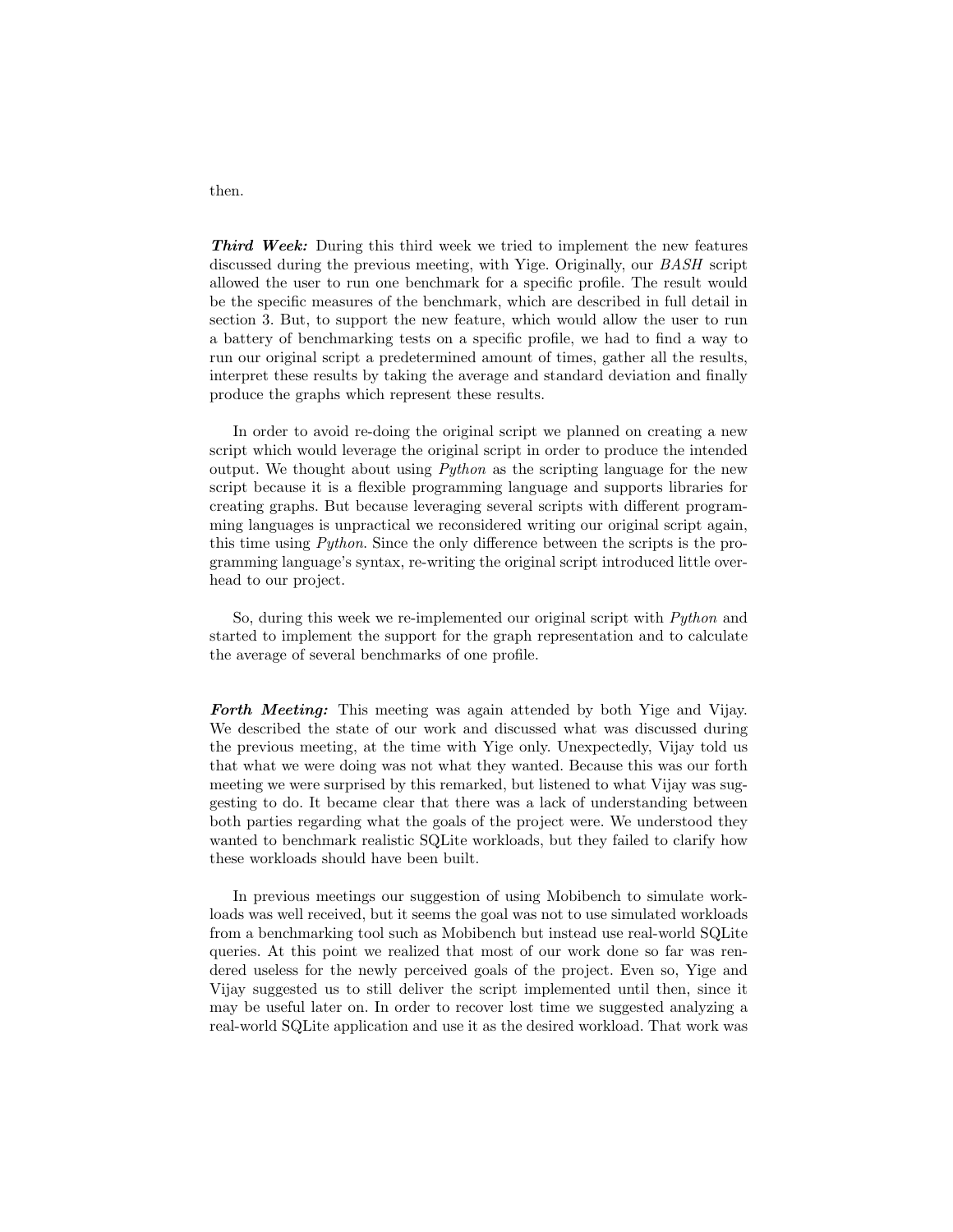done during the following week.

Forth Week: In order to build a realistic SQLite workload using real SQLite queries we had to study real applications. For time constraints we chose to analyze only one application corresponding to one of the profiles described above. We searched for open-source applications in order to have access to the SQLite queries executed by the workload. After extensive search of well-known opensource Android applications we chose K9mail [10], a popular Android email client application.

After inspecting the source code we noticed that all SQLite queries were triggered by one Java class. This allowed us to implement a wrapper class which replaces the original SQLite queries class and records all queries executed while the application is running. After implementing this wrapper class we proposed a scenario to record a realistic workload for our project. The scenario we proposed was opening the application, sending three emails and closing the application. This scenario is based on a specific scenario presented in the same article where the profiles are first described.

The idea is to record all the queries executed during this scenario so they can later be reproduced for benchmarking purposes. By reproducing the queries, instead of simulating the workload with Mobibench, researchers can test the same workload and interpret the performance differences between using different SQLite and file system implementations.

Fifth and Final Meeting: The final meeting was, once again, with Yige only since Vijay could not attend again. We described our progress to Yige and tried to clarify how our progresses can help in achieving the goal of the project. Yige understood our approach and how this could be used to build the realistic workload needed for benchmarking their project. On one hand, our approach works, on the other hand, Yige felt like we could have accomplished the same result with a more clever approuch. Considering that using a different, more generic approuch would be much better for adapting different applications to usable workloads. This is because writing wrapper classes to all applications we wish to use as a workload is unpratical, but if we took that approach on the last week, we would risk not having results.

The following section describes implementation details regarding the different solutions implemented during our internship.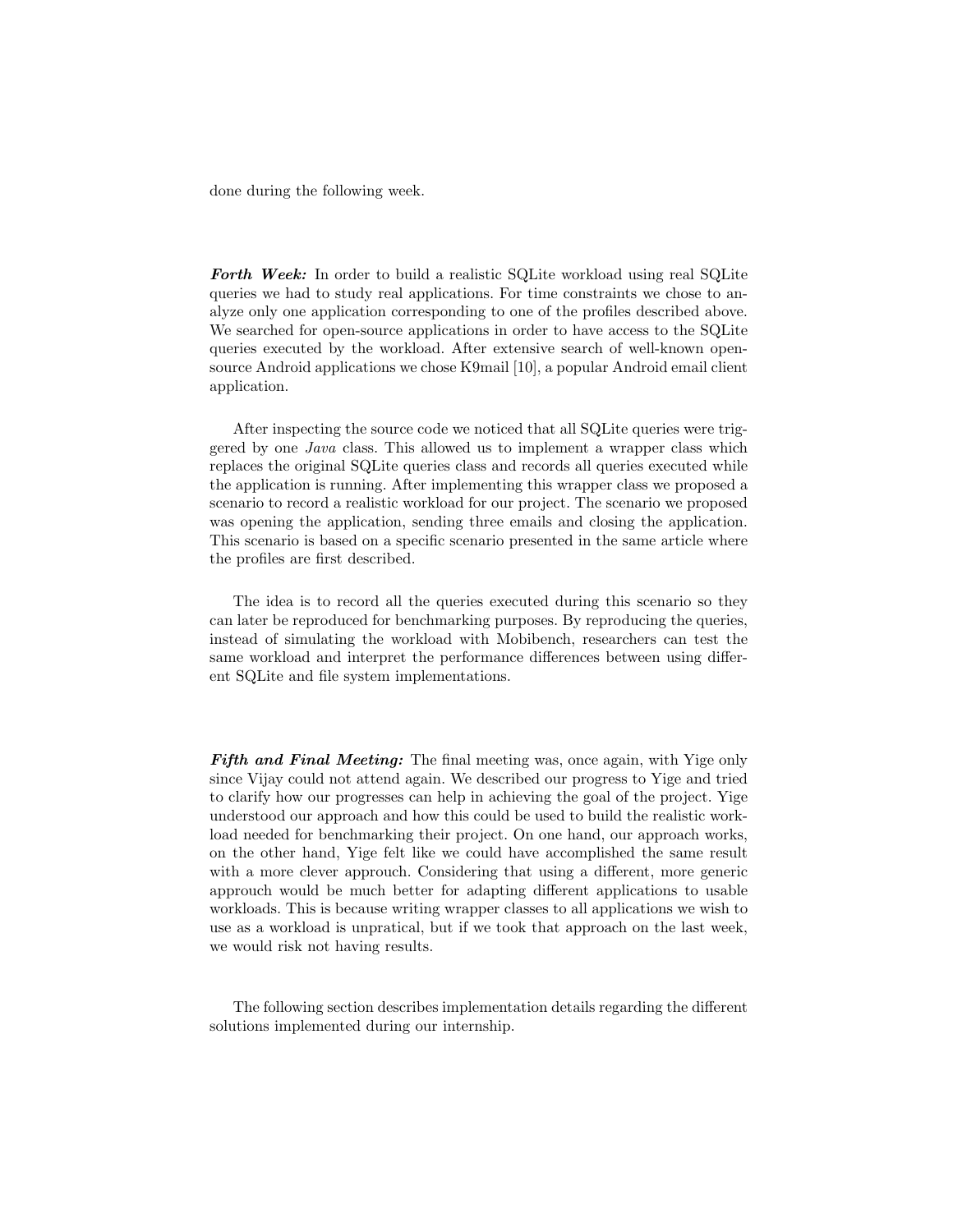## 3 Prototypes

During the internship we developed two prototypes to evaluate the throughput of SQLite [3] databases. At first it was asked to develop a workbench that would execute realistic SQLite workloads into a database. However, after we finished the first prototype we were informed that it wasn't useful so they asked us to develop a new prototype that would gather a real world workload of a database.

#### 3.1 Prototype 1

The first prototype was a workbench to evaluate the throughout of several workloads in a real SQLite database. To do so we based our work in an existing SQLite workbench called MobiBench [9]. Mobibench is a CLI tool that allows to measure IO performance and SQLite of Android filesystem. Mobibench is highly configurable, allowing to adjust several parameters of a workload. The configurable parameters are:

- p set path name
- f set file size in KBytes
- r set record size in KBytes
- a set access mode
- y set sync mode
- t set number of thread for test
- d enable DB test mode
- n set number of DB transaction
- j set SQLite journal mode
- s set SQLite synchronous mode
- g set replay script
- q do not display progress

The problem with MobiBench is that it is necessary to give as input the exact parameters of a workload. In order to simulate the behavior of real world applications we need to adjust these parameters to match the workloads generated by real applications. The workload of each application varies depending on the application features. For instance, an email client app will generate several read operations (gathering the inbox messages every time a user opens the app) and less write operations (every time an email is received it must be stored in the inbox). A social network application (for example: Facebook or Twitter) will generate more write operations, since every post or tweet must be stored in local storage, and there are more posts and tweets being generated than emails.

So, in order to generate workloads in MobiBench that represent real world applications we need to know the number of read and write operations generate by each applications, as well as the size of these operations and frequency. After researching several articles we discovery two  $[2, 4]$  that describe in detail the workloads of popular applications. Using the numbers in these articles we developed a script that given a profile (a category of an application, for instance,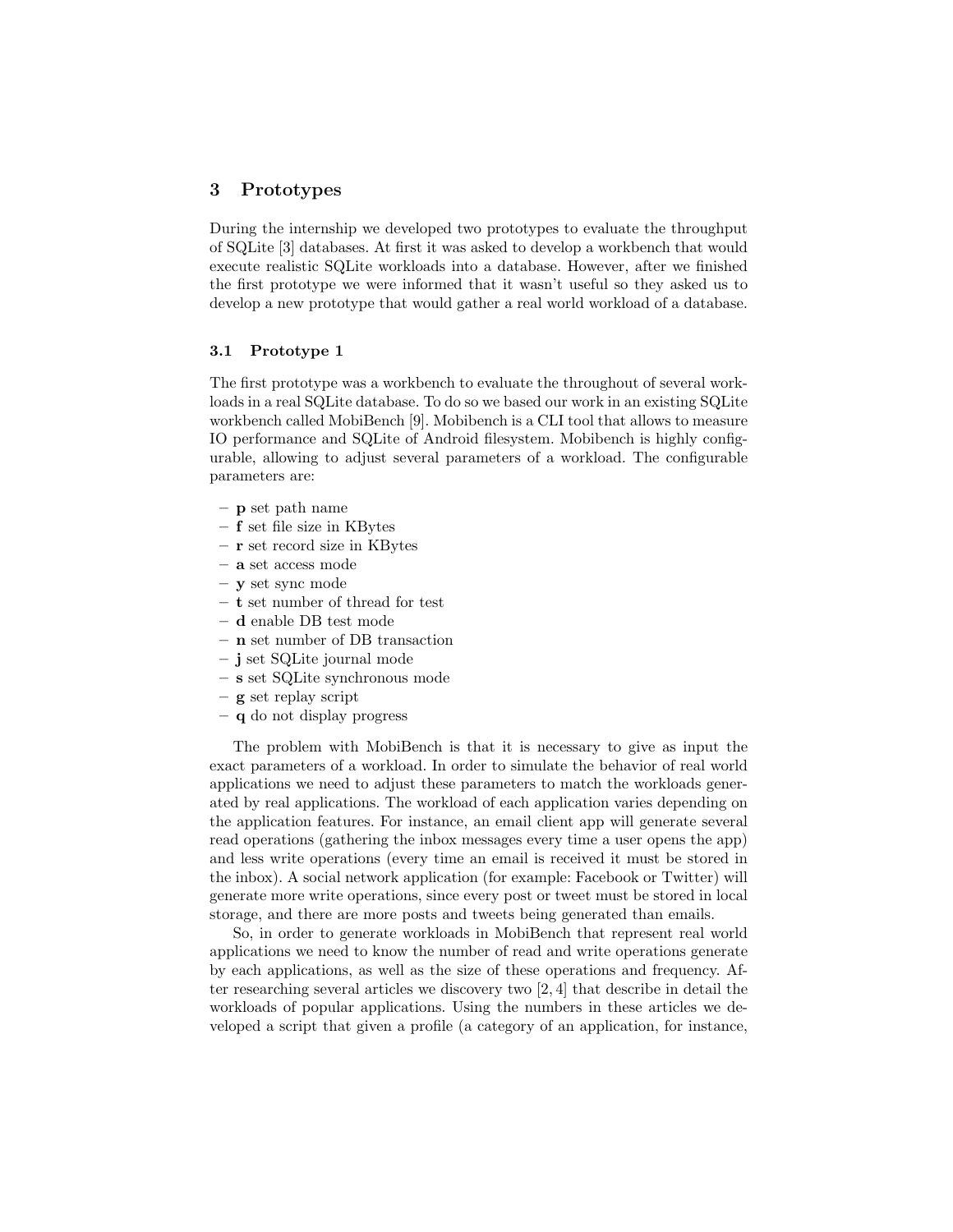email) executes the respective workloads in MobiBench. With our script it is possible to simulate a real application in MobiBench giving only a category of an application instead of setting manually all the parameters of MobiBench. Besides running realistic workloads, our script also install the latest version of MobiBench by using the -i option.

The script was developed in bash and takes as input the following parameters:

- h Prints to stdout the usage of this script;
- i Git clones and compiles the latest version of MobiBench;
- b Starts a benchmarking evaluation given a profile. The available profiles are:
	- web: web browser opening a couple of pages and performing a single operation in each page;
	- sns: social network application. Simulates 10 scroll down operations in the wall;
	- multimedia: a video application. Simulated the user opening a video playing it for a couple of seconds and closing the video;
	- system: simulates a system application that runs in background constantly;
	- game: simulates a game.

After we finished the first version of this script, in the third week, we had a meeting with Yige Hu and Vijay Chidambaram. In this meeting we presented our work and asked for improvements. However, they told us that although the tool is useful it does not give a reliable evaluation of real world applications, since the numbers used in the script were based in an old article and not in real operations. It was important to have the exact executed queries by each application, instead of the total number of read and write operations.

#### 3.2 Prototype 2

With only a week and a half left for our internship we propose a second prototype. Our proposition consisted in a database wrapper, which is a layer between the application and the database that is responsible for intercepting every query and register a log. With this wrapper it is possible to collect the exact queries executed by each application. This way a user may simulate a behavior in an application and then consult the log with executed queries to later reproduce the interactions. Since we only had a week and half until our return we wrote the description of this prototype and waited for confirmation before developing. A day later Yige Hu confirmed our project and we started developing it.

We based this prototype on the application K9 Mail [10]. K9 Mail is a well known open source e-mail client for Android that uses SQLite to store information about the user account and the messages. Figure 3.2 represents how K9 Mail interacts with SQLite. On the left side of the figure K9 Mail executes queries (1) in the SQLite database and gets the results (2). On the right side of the figure we included our Database Wrapper and Log components. In practice the database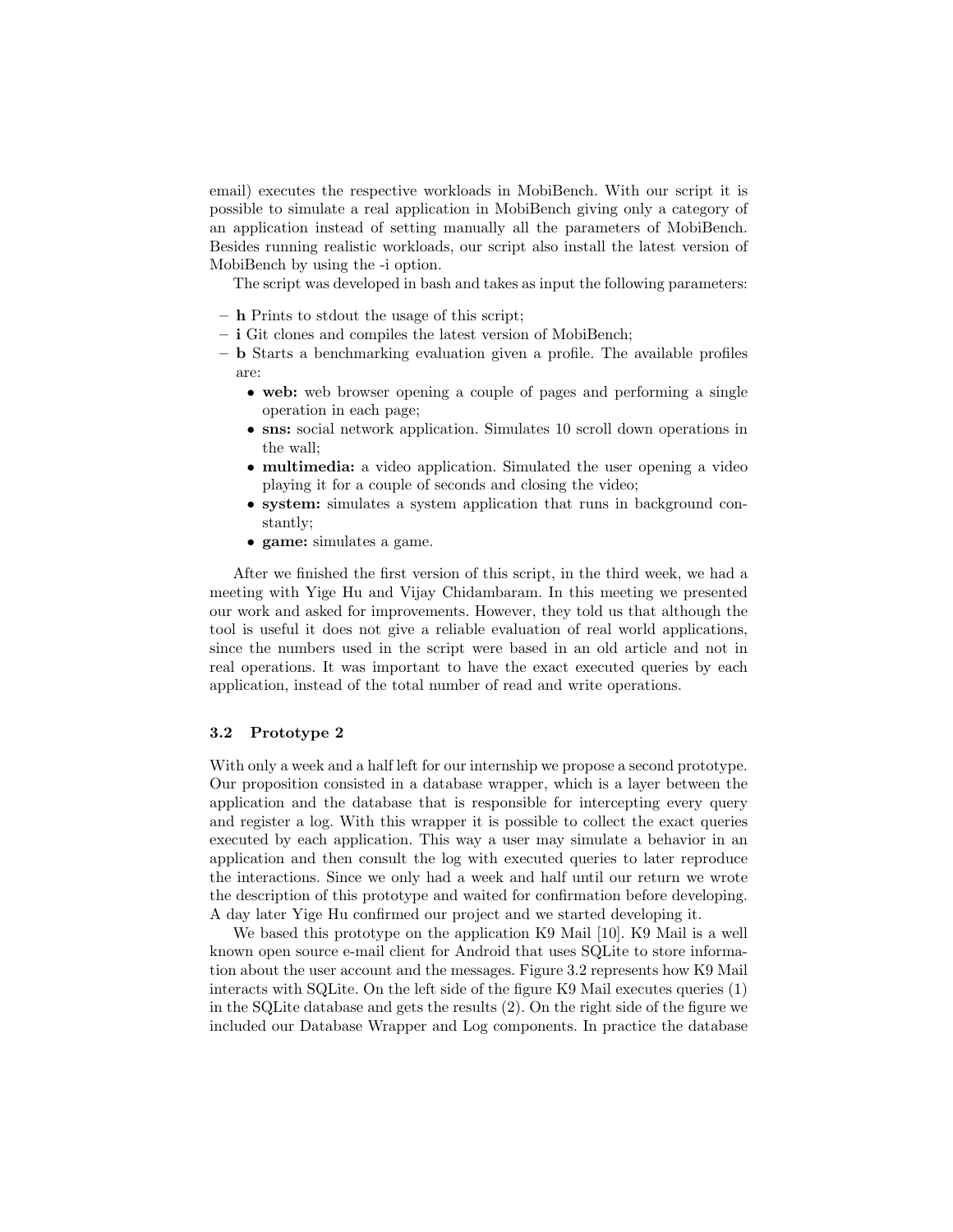wrapper consists of a Java class that substitutes the standard SQLiteDatabase class of SQLite. So, instead of interacting directly with the database, K9 Mail interacts with the Database Wrapper (1) which registers every query to a Log file (2) and then redirects the query to the database (3), finally the result of the query is returned to the Database wrapper (4) which is forwarded to the K9 Mail application (5). There is no difference, from the user perspective, in the application. Everything works as it did before introducing the wrapper. After interacting with the application for a short period it is possible to consult all the executed operations in the database.



Fig. 1. Flow diagram of K9 Email without Database Wrapper and with Database Wrapper

Figure 3.2 shows the K9 Mail application running in the Android emulator. The red square marks the log with every SQLite query executed so far. With this prototype it is possible to gather real workloads of a real application (K9 Mail). The prototype allows any execution scenario to be tested. For instance, it is possible to collect the SQLite operations of a simple user interaction (open account, read an email and send an email) as well as testing a complex scenario of execution (reading several emails, responding to old emails, deleting emails and performing searches). By using this prototype it is possible to simulate any user interaction and it is simple collect SQLite operations of different applications. All that needs to be done is import our Database Wrapper in any Android application.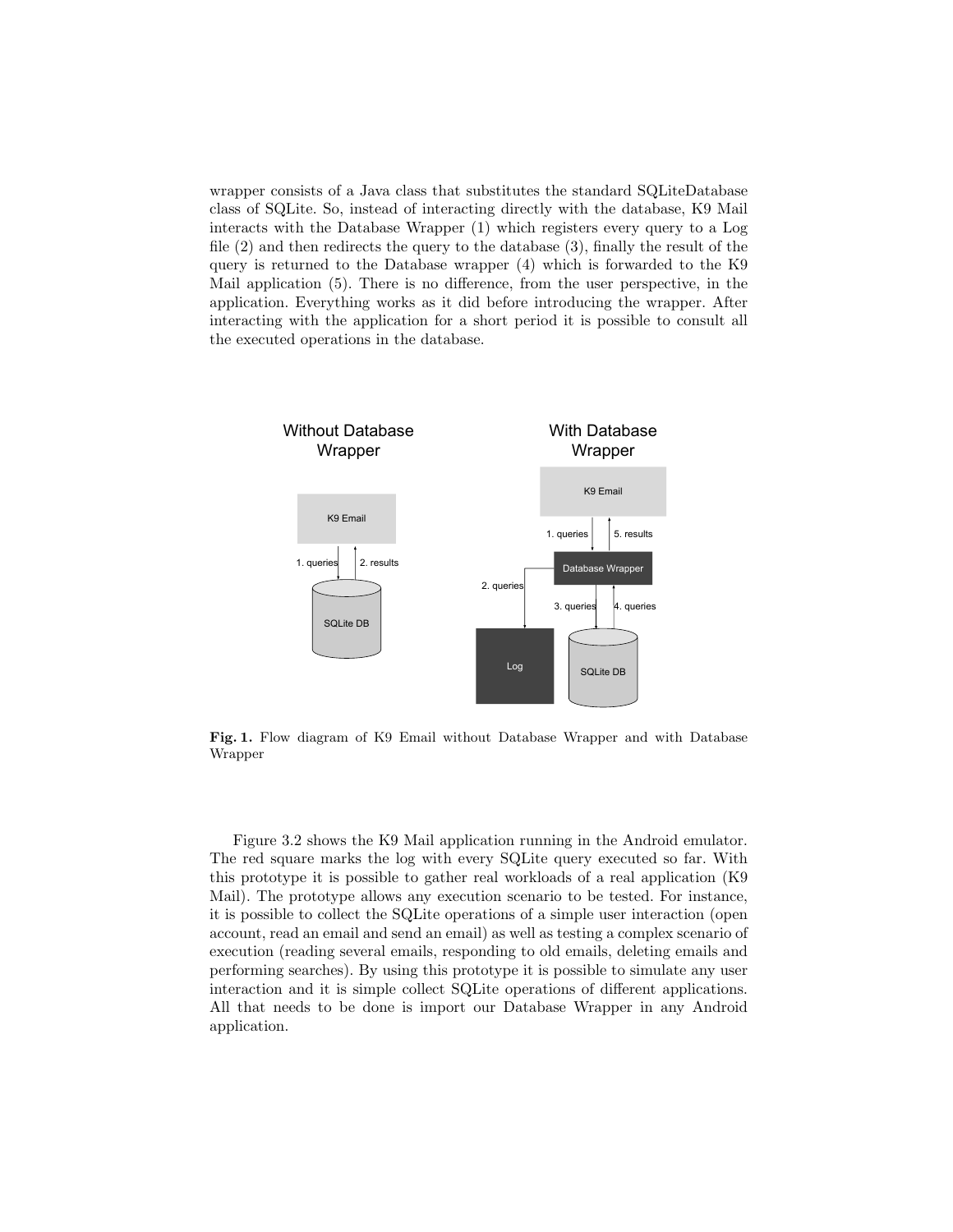

Fig. 2. K9 Mail application running in the emulator and log with database operations.

## 4 Conclusion

During 5 weeks we study and develop prototypes to simulate real world applications in SQLite databases. We manage to complete two functional prototypes and present a state of the art of SQLite in Android. Both prototypes are capable of producing a realistic experimental evaluation of Android applications using SQLite. The first prototype calculates the throughput of a database with different applications. With the second prototype it is possible to collect the exact queries that were executed by an Android application. We also provided an example of an application (K9 Mail) using the second prototype.

We are satisfied with our work and believe that we achieve our goals for this internship. However, the fact that 5 weeks if a short period of time to develop a significant research project and present useful results, it would be more useful if we had precise directions, in terms of goals of our project and a better support from our mentors. In the end, we felt that we ended up wasting time researching and developing tools that were not exactly what was needed. It would be beneficial if we had the topic and goals of our project and before going to the internship. This way we could get ahead and start working in sooner and perhaps present a better work.

In conclusion, the internship was a very fulfilling experience. We got the chance to know and work with different people and learn interesting topics that are not related with our research fields. Five weeks is a short period to develop a relevant project nevertheless we were able to produce useful tools and contribute to their work.